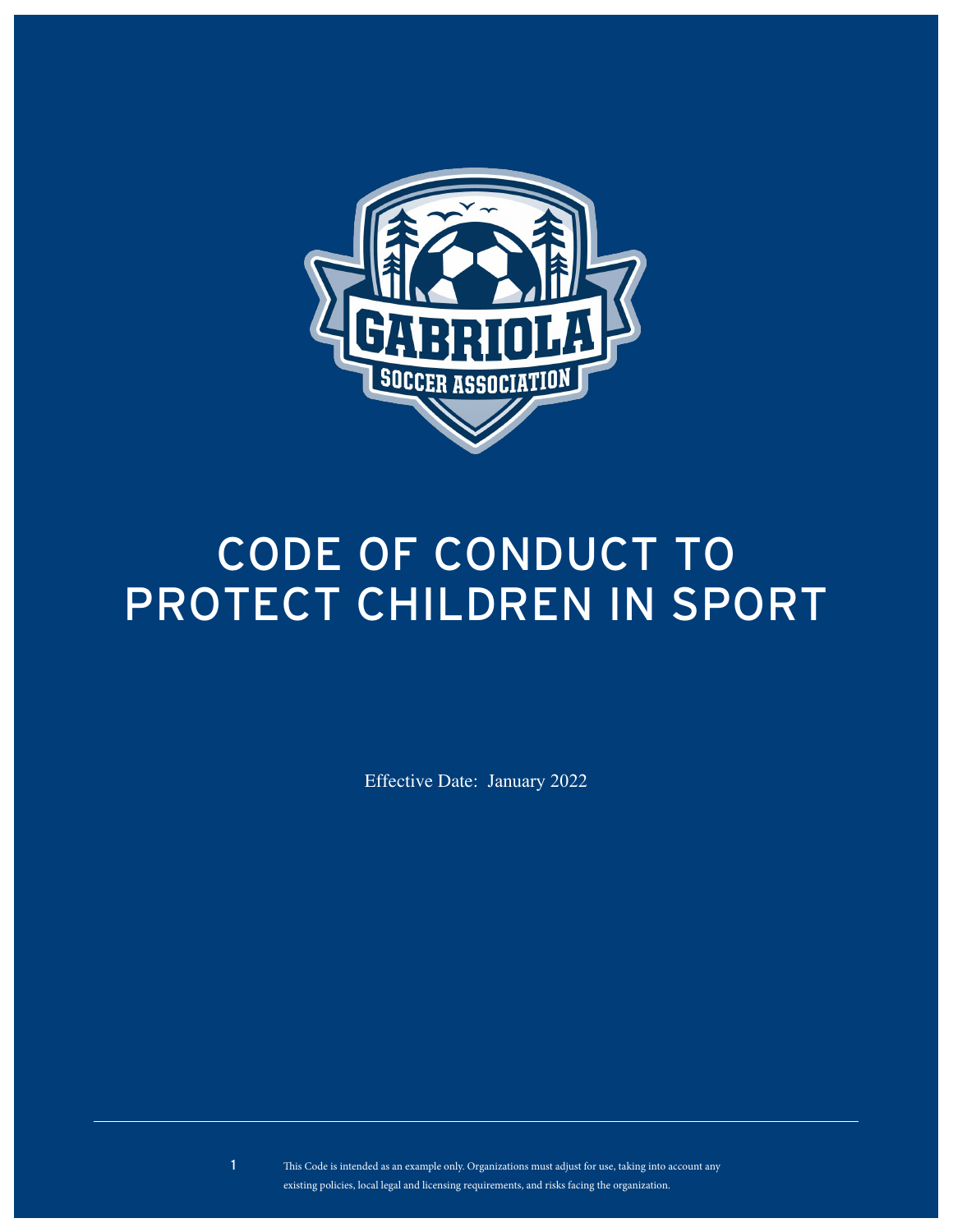#### About this Code of ConduCt to ProteCt Children

#### **What is it?**

This Child Protection Code of Conduct is a component of the *Commit to Kids: Sport Edition*– a supplementary resource of the Commit to Kids™ child sexual abuse prevention program. The objective of developing and implementing such a Code of Conduct is to help increase the safety of the children in your care. The Code of Conduct ultimately adopted by your organization should establish boundaries for all employees/volunteers in your organization interacting with children, assist individuals in identifying concerning behaviour, and clarify the steps they should take to address such behaviour.

#### **When Should it be Used?**

This Code of Conduct is intended for use after your organization has gone through the *Commit to kids: Sport Edition for sport organization's* guide.

#### **How Should I Use it?**

The Child Protection Code of Conduct is a sample that is meant to be used as a starting point only and must be tailored by your organization to meet its unique needs. It is not intended to be exhaustive or prescriptive, nor is it meant to anticipate each and every risk your organization may face. It is intended and expected that your organization will amend and adjust the content to meet its particular needs.

## Code of Conduct to Protect Children

## **Introduction**

Gabriola Soccer Association has developed the following Child Protection Code of Conduct to guide our employees/volunteers in their interactions with children. The safety, rights and well-being of children we serve are at the core of our daily programs. We nurture supportive relationships with children while balancing and encouraging appropriate boundaries.

## Why a Child Protection Code of Conduct is important?

Our organization is committed to ensuring all children are protected and safe. A Code of Conduct is an important part of creating safe environments for children. The safety, rights and well-being of children participating in our programs is a priority in our daily operations.

The intent of the Code of Conduct is to guide our staff/volunteers in developing healthy relationships with the children involved in sport programs delivered by our organization and to model appropriate boundaries for children.

## Treating Children With Dignity and Maintaining Boundaries

All staff/volunteers must:

- Treat all children with respect and dignity
- Establish, respect, and maintain appropriate boundaries with all children and families involved in activities or programs delivered by the organization

It is important to monitor your own behaviour towards children, and pay close attention to the behaviour of your peers to ensure that behaviour is appropriate and respectful, and will be perceived as such by others.

#### 2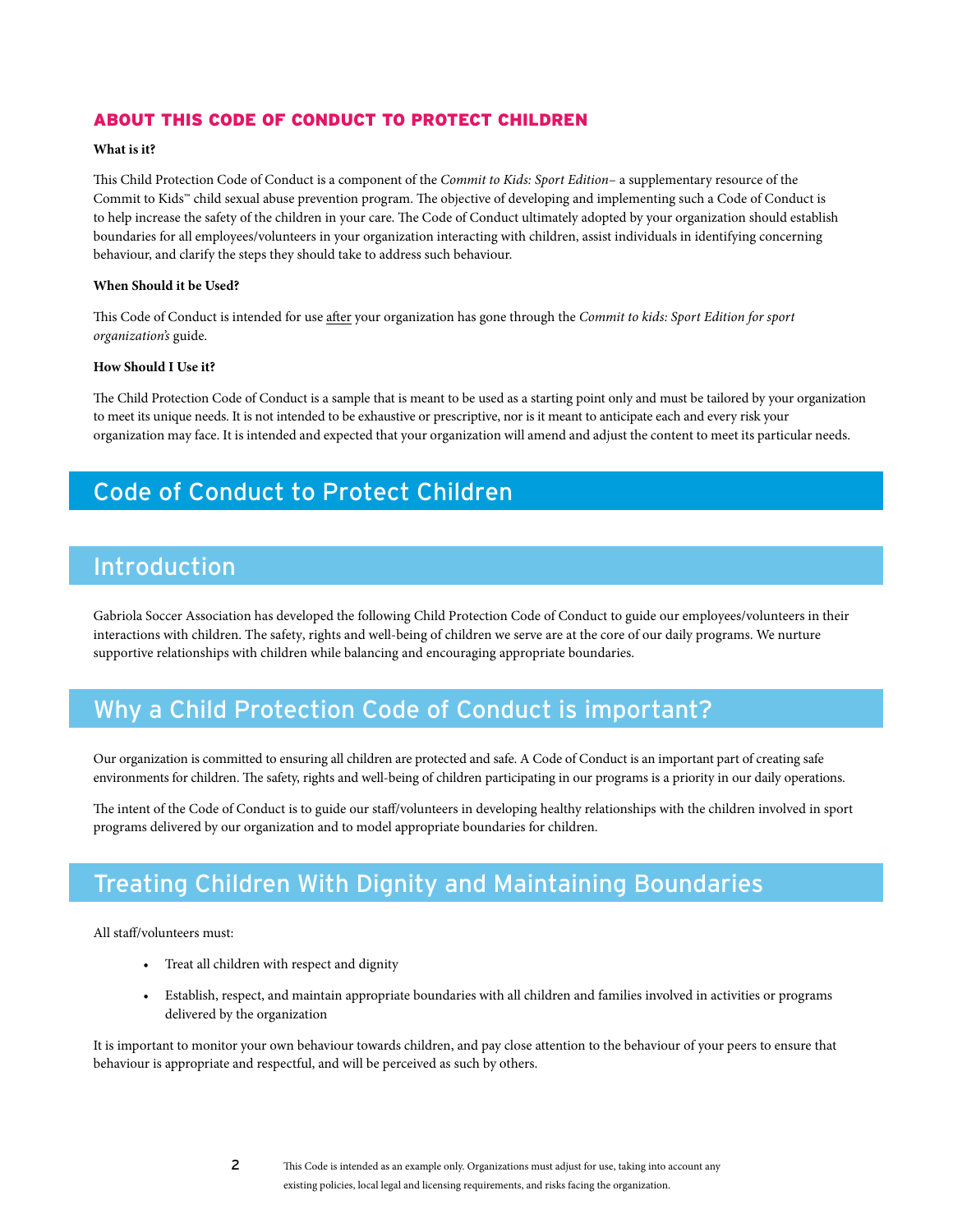All of your interactions and activities with children:

- should be known to, and approved by the board, where applicable, and the parents of the child
- tied to your duties, and
- designed to develop the child's skills in the sport program

Always consider the child's reaction to any activities, conversations, behaviour or other interactions. **If at any time you are in doubt about the appropriateness of your own behaviour or the behaviour of others, you should discuss it with the designated person within your organization**.

Examples of unacceptable behaviour toward a child:

- embarrassing
- shaming
- blaming
- humiliating
- putting them down

## General Rules of Behaviour

Staff/volunteers of the organization must not:

- Engage in any sort of physical contact with a child that may make the child or a reasonable observer feel uncomfortable, or that may be seen by a reasonable observer to be violating reasonable boundaries.
- Engage in any communication with a child within or outside of duties with the child, that may make the child uncomfortable or that may be seen by a reasonable observer to be violating reasonable boundaries.
- Engage in any behaviour that goes against (or appears to go against) the organization's mandate, policies, or Code of Conduct to Protect Children, regardless of whether or not they are serving the organization at that moment
- Conduct their own investigation into allegations or suspicions of potentially illegal or inappropriate behaviour it is astaff/ volunteer's duty to report the matter to the designated person, Child Welfare Agency, or law enforcement, not to investigate.

#### What Constitutes Inappropriate Behaviour

Inappropriate behaviour includes:

- 1. **Inappropriate Communication**. Communication with a child or his/her family outside of the context of duties for the organization, regardless of who initiated the exchange. For example:
	- Personal phone calls not tied to duties with the child
	- Electronic communications (email, text message, instant message, online chats, social networking including "friending", etc.) not tied to duties with the child
	- Personal letters not tied to duties with the child
	- Excessive communications (online or offline)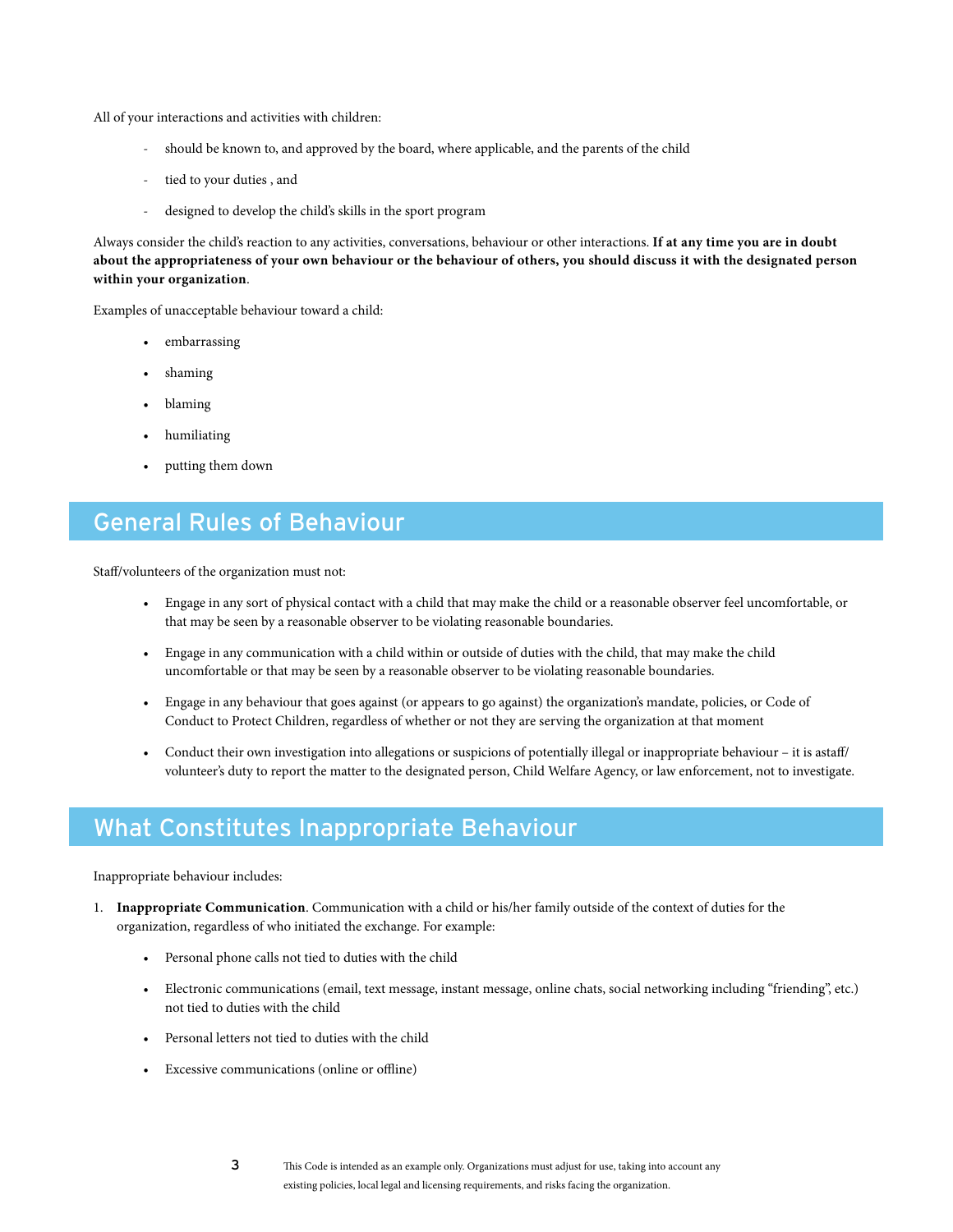- 2. **Inappropriate Contact**. Spending unauthorized time with a child outside of designated duties with the organization.
- 3. **Favouritism**. Singling out a child or certain children and providing special privileges and attention. (for example, paying a lot of attention to, giving or sending personalized gifts, or allowing privileges that are excessive, unwarranted or inappropriate.)
- 4. **Taking Personal Photos/Videos**. Using a personal cell phone, camera or video to take pictures of a child, or allowing any other person to do so, as well as uploading or copying any pictures you may have taken of a child to the Internet or any personal storage device. Pictures taken as part of your job duties are acceptable, however, the pictures are to remain with the organization and not be used by you in a personal capacity.

Inappropriate behaviour also includes:

- 5. Telling sexual jokes to a child, or making comments to a child that are or is in any way suggestive, explicit or personal.
- 6. Showing a child material that is sexual in nature, including, signs, cartoons, graphic novels, calendars, literature, photographs, screen savers, or displaying such material in plain view of a child, or making such material available to a child
- 7. Intimidating or threatening a child
- 8. Making fun of a child

#### **Inappropriate behaviour will not be tolerated, especially as it relates to the well-being of the children involved in activities or programs delivered by the sport organization.**

Whether or not a particular behavior or action constitutes inappropriate behaviour will be a matter determined by the organization having regard to all of the circumstances, including past behaviour, and allegations or suspicions related to such behaviour.

## Reporting Requirements

All staff and volunteers must report suspected child sexual abuse, inappropriate behaviour or incidents that they become aware of, whether the behaviour or incidents were personally witnessed or not.

Where to report:

- 1. All allegations or suspicions of **potentially illegal behaviour** (for example, child sexual abuse) that a staff/volunteer witnesses first-hand, must be promptly reported to police and/or child welfare.
- 2. To ensure the protection of all children in our care, all allegations or suspicions of **potentially illegal behaviour** that a staff/volunteer learns of must also be promptly reported to police and/or child welfare. Police and/or child welfare will make the determination as to whether the allegation or suspicion requires further investigation.
- 3. All allegations or suspicions of **inappropriate behaviour** (see above examples), that a staff/volunteer learns of or witnesses first-hand, must be reported to the designate for the sport organization.

4